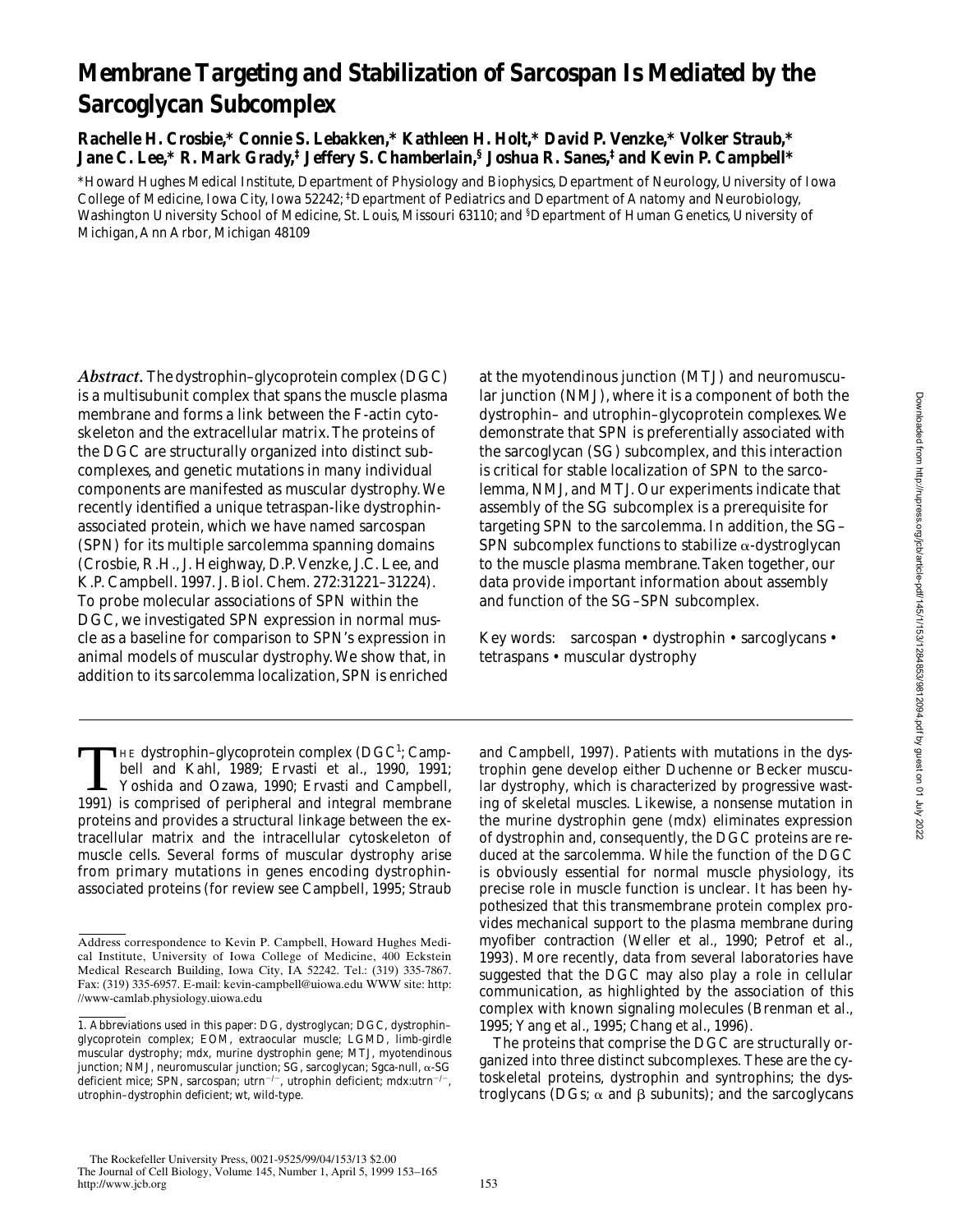(SGs;  $\alpha$ ,  $\beta$ ,  $\gamma$ , and  $\delta$  subunits). Exactly how these proteins are arranged with respect to one another is uncertain, but interactions between subcomplexes are clearly important for targeting to the sarcolemma, as well as for membrane stabilization. Recent reports have demonstrated that the NH2 terminus of dystrophin interacts directly with F-actin in an extended, lateral fashion, similar to many actin sidebinding proteins (Rybakova et al., 1996; Rybakova and Ervasti, 1997; Amann et al., 1998). Dystrophin connects with the other DGC subcomplexes through its COOH-terminal domain, which binds directly to the COOH terminus of  $\beta$ -DG, an integral membrane protein with a single transmembrane helix (Jung et al., 1995).  $\beta$ -DG, in turn, binds  $\alpha$ -DG, anchoring it to the extracellular surface of the sarcolemma.  $\alpha$ -DG serves as a receptor for laminin 2, thereby completing the physical connection between the actin cytoskeleton and the extracellular matrix (Ervasti and Campbell, 1993).

The SG subcomplex is composed of four distinct singlepass transmembrane glycoproteins, referred to as  $\alpha$ -,  $\beta$ -,  $\gamma$ -, and  $\delta$ -SG (for review see Lim and Campbell, 1998). The SGs, in conjunction with  $\beta$ -DG, mediate attachment of  $\alpha$ -DG to the muscle plasma membrane. A defect in any one of the SGs results in specific loss of the SG subcomplex, destabilization of  $\alpha$ -DG, and sarcolemma damage (Holt et al., 1998). Autosomal recessive limb-girdle muscular dystrophy (LGMD) types 2D, 2E, 2C, and 2F are caused by mutations in  $\alpha$ -,  $\beta$ -,  $\gamma$ -, and  $\delta$ -SG, respectively (Roberds et al., 1994; Bönnemann et al., 1995; Lim et al., 1995; Noguchi et al., 1995; Piccolo et al., 1995; Jung et al., 1996; Nigro et al., 1996a,b; Passos-Bueno et al., 1996). Likewise, the BIO 14.6 hamster (Iwata et al., 1993; Roberds et al., 1993), which serves as an animal model for LGMD2F, has a large deletion in the  $\delta$ -SG gene (Nigro et al., 1997). BIO 14.6 hamsters display both cardiomyopathic and myopathic features. Successful intervention of disease progression has been achieved by introduction of a recombinant δ-SG adenovirus into skeletal muscle of the BIO 14.6 hamster (Holt et al., 1998). Targeted deletions of the  $\alpha$ - (Duclos et al., 1998b) and  $\gamma$ -SG (Hack et al., 1998) genes in mice result in dystrophic muscle phenotypes and have provided additional animal models for LGMD.

We have recently characterized a novel 25-kD dystrophin-associated protein and have shown that it is an integral member of the DGC (Crosbie et al., 1997, 1998). We have named this protein sarcospan (SPN) for its multiple sarcolemma spanning helices, which are predicted based on hydropathy analysis (Crosbie et al., 1997). Dendrogram analysis shows that SPN is a member of the transmembrane four or tetraspan superfamily of proteins (Crosbie et al., 1997). Each possess four transmembrane domains, a large extracellular loop, and are thought to play important roles in mediating transmembrane protein interactions (Wright and Tomlinson, 1994; Maecker et al., 1997). These characteristics make SPN unique among other dystrophinassociated proteins. Furthermore, given the propriety of tetraspan proteins for mediating protein–protein interactions, SPN is structurally poised to be an important player in facilitating interactions between subcomplexes of the DGC. In the present study, we examine SPN expression in several animal models of muscular dystrophy as a means of assessing the molecular associations of SPN with subcomplexes of the DGC. We find that SPN interacts with the SGs, forming an SG–SPN protein complex.

## *Materials and Methods*

## *cDNA Isolation and Sequencing*

SPN cDNA clones were isolated by hybridization screening of a CLON-TECH rabbit skeletal muscle cDNA library with a PCR-derived SPN cDNA probe encoding exons 1–3. Sequence analysis of the clones was performed using dye terminator cycling and analyzed on a 373 stretch fluorescent automated sequencer (PE Applied Biosystems). The nucleotide and deduced amino acid sequences of rabbit SPN have been deposited in the GenBank/EMBL/DDBJ data bank with the accession number AF120276. Multiple sequence alignment was performed using the DNAsis sequence analysis software (Hitachi Software Engineering, Inc.). Also, we have isolated SPN cDNA clones independently from a mouse skeletal muscle library and found clones identical to those found by Scott et al. (1994).

## *Northern Blotting*

Adult mouse multiple tissue Northern blots (CLONTECH Laboratories, Inc.) containing 2  $\mu$ g of poly (A)<sup>+</sup> RNA per lane were probed with an expressed sequence tag corresponding to the 3' untranslated region of mouse SPN (GenBank accession number W83284). Identical results were obtained when blots were hybridized with PCR-amplified probes representing the entire coding region (GenBank accession number U02487) of mouse SPN.

## *Animal Models*

Wild-type (wt; C57BL/10) and *mdx* (C57BL/10ScSn) mice, obtained from Jackson ImmunoResearch Laboratories, Inc. were maintained at the University of Iowa Animal Care Unit in accordance with animal usage guidelines. The dystrophin transgenic mice have been described previously (Cox et al., 1994; Rafael et al., 1994, 1996; Phelps et al., 1995). Male F1B and BIO 14.6 cardiomyopathic hamsters were obtained from BioBreeders. We have previously reported the generation and initial characterization of the a-SG deficient (Sgca-null) mice (Duclos et al., 1998b). The targeted disruption of the  $\alpha$ -SG gene was accomplished by replacement of exons 2 and 3, and flanking intronic sequences with the neomycin resistance gene through homologous recombination (Duclos et al., 1998b). Utrophin deficient (utrn<sup>-/-</sup>) and utrophin-dystrophin deficient mice (*mdx*:utrn<sup>-/-</sup>) have been described previously (Grady et al., 1997a,b). Utrn<sup>-/-</sup> and  $mdx$ :utrn<sup>-/-</sup> mice were maintained at Washington University (St. Louis, MO).

## *Antibodies*

mAbs against  $\alpha$ - (20A6),  $\beta$ - (5B1), and  $\gamma$ -SG (21B5), as well as mAbs against  $\beta$ -DG (8D5) were generated in collaboration with Dr. Louise V.B. Anderson (Newcastle General Hospital, Newcastle upon Tyne, UK). mAb against  $\alpha$ -DG (IIH6) have been described by Ervasti and Campbell (1991). Antibodies against the laminin  $\alpha$ 2 chain (Allamand et al., 1997) and the  $NH<sub>2</sub>$  terminus of rabbit SPN (Rabbit 216; Crosbie et al., 1997) have been described previously. For generating antibodies against mouse SPN, two New Zealand White rabbits (rabbits 235 and 236; Knapp Creek Farms) were injected at intramuscular and subcutaneous sites with a COOH-terminal SPN–glutathione S transferase fusion protein (amino acids 186–216 of mouse SPN; CFVMWKHRYQVFYVGVGLRSLMAS-DGQLPKA). Affinity purification of SPN antibodies was accomplished using Immobilon-P (Millipore Corp.) strips containing the COOH-terminal SPN–maltose-binding fusion protein. Antibody specificity was verified for both immunofluorescence and immunoblotting by competition experiments using the COOH-terminal SPN fusion protein and peptides synthesized to the COOH-terminal region of mouse SPN (data not shown).

#### *Immunofluorescence*

Transverse muscle cryosections  $(7 \mu m)$  were analyzed by immunofluorescence as described in Crosbie et al. (1997). For extraocular muscle (EOM) studies, rectus muscles (global layer) were examined. Affinity purified rabbit 235 SPN antibody was incubated at a dilution of 1:50 and 1:10 with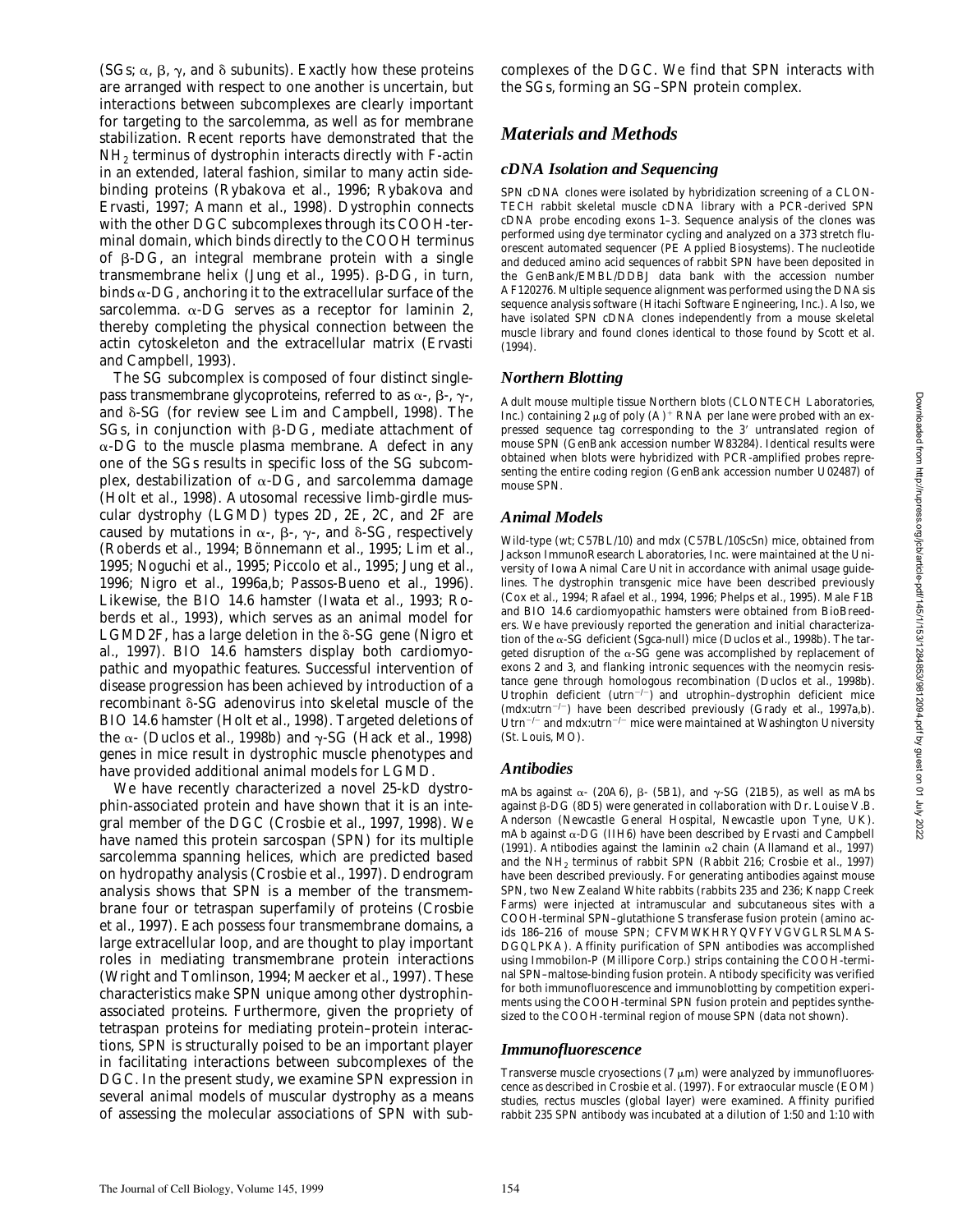mouse and hamster sections, respectively. After washing with TBS (10 mM Tris-HCl, 150 mM NaCl, pH 7.4), the sections were incubated with Cy3 conjugated secondary antibodies at a dilution of 1:250 (Jackson ImmunoResearch Laboratories, Inc.) for 1 h at room temperature. For staining of neuromuscular junctions (NMJs), samples were simultaneously incubated with fluorescein-conjugated  $\alpha$ -bungarotoxin (1:1,000; Molecular Probes, Inc.). After washing with TBS, the slides were mounted with Vectashield mounting medium (Vector Labs Inc.) and observed under a BioRad MRC-600 laser scanning confocal microscope. Digitized images were captured under identical conditions.

#### *Recombinant Adenovirus Injections*

The human  $\delta$ -SG cDNA sequence was subcloned into the pAdRSVpA adenovirus vector through standard methods of homologous recombination with Ad5 backbone dl309 by the University of Iowa Gene Transfer Vector Core. Preparation of the recombinant adenovirus and the intramuscular injections were performed as previously described (Holt et al., 1998). In brief,  $10^9$  viral particles in 100  $\mu$ l of normal saline were injected into the quadriceps femoris of 3-wk-old BIO 14.6 hamsters after the animals were anesthetized by intraperitoneal injection of sodium pentobartital (Nembutal; Abbott Laboratories) at a calculated dose of 75 mg/kg. Quadriceps muscle was collected 2 wk after the injection.

#### *Preparation of Skeletal Muscle Membranes*

KCl washed membranes from wt, *mdx*, and Sgca-null mice were prepared from skeletal muscle as described previously (Duclos et al., 1998b).

#### *Isolation of the SG–SPN Subcomplex by pH 11 Treatment*

Purified DGC (Campbell and Kahl, 1989; Ervasti et al., 1990, 1991) from rabbit skeletal muscle membranes was titrated to pH 11 using 1 M NaOH and incubated for 1 h at room temperature with gentle mixing (Ervasti et al., 1991) in a buffer consisting of 50 mM Tris, 0.1% digitonin, 175 mM NaCl, 0.1 mM PMSF, 0.75 mM benzamidine. The alkaline treated DGC was concentrated fourfold using Centricon-10 filters (Amicon Corp.). The samples were loaded onto 5–30% linear sucrose gradients in a buffer of 50 mM Tris-HCL, 500 mM NaCl, 0.1% digitonin, 0.1 mM PMSF, 0.75 mM benzamidine, pH 11. The gradients were centrifuged at  $4^{\circ}$ C in a Beckman Vti 65.1 vertical rotor for 2.5 h at 200,000 *g*. 16 0.8-ml fractions were collected from the top of the gradient using an Isco model 640 density gradient fractionator. The protein samples (60  $\mu$ l) were separated by 3-15% SDS-PAGE and immunoblotted, as described (vide infra).

## *Sucrose Gradient Separation of WGA Enriched Proteins from mdx Muscle*

Quadriceps femoris muscle was dissected from *mdx* mice and snap frozen in liquid nitrogen. Frozen tissue (1 g) was pulverized into small pieces with a pestal and mortar filled with liquid nitrogen. The tissue was solubilized by dounce homogenization in 10 ml of cold buffer A (50 mM Tris-HCl, pH 7.8, 500 mM NaCl, 1.0% digitonin) with a cocktail of protease inhibitors (0.6  $\mu$ g/ml pepstatin A, 0.5  $\mu$ g/ml aprotinin, 0.5  $\mu$ g/ml leupeptin, 0.1 mM PMSF, 0.75 mM benzamidine, 5  $\mu$ m calpain I inhibitor, and 5  $\mu$ M calpeptin). The samples were spun at 142,400  $g$  for 37 min at 4°C. The pellets were resolublized with 5 ml of buffer A, rotated at 4°C for 1 h, and centrifuged as before. The two supernatants were combined and incubated overnight at 4°C with 1 ml of WGA-Sepharose (Vector Labs, Inc.). The WGA–Sepharose was washed extensively (50 mM Tris-HCl, pH 7.8, 0.1% digitonin, 500 mM NaCl) and proteins were eluted with 0.3 M N-acetyl glucosamine (Sigma Chemical Co.). Samples were concentrated to 500  $\mu$ l using a Centricon-30 filter and applied to a 5-30% sucrose gradient at pH 7.8, as described previously (Ervasti et al., 1991).

#### *Immunoblotting*

Protein samples were resolved under reducing conditions by 3–15% SDS-PAGE and transferred to PVDF (Immobilon-P) membranes (Millipore Corp.). PVDF membranes were probed with anti-SG mAbs, as described previously (Holt et al., 1998). For mouse SPN immunoblotting, the membranes were probed with affinity purified rabbit 235 antibody at a dilution of 1:50. Note that for mouse SPN immunoblotting, proteins were resolved

on 3–15% SDS-PAGE under nonreducing conditions and transferred to PVDF (Immobilon-P). For rabbit SPN staining, nitrocellulose blots were probed with affinity purified rabbit 216 antibody as described (Crosbie et al., 1997). For  $\alpha$  - and  $\beta$  -DG staining, SDS-polyacrylamide gels were transferred to nitrocellulose (Immobilon-NC) and probed with IIH6 (1:3 dilution) and 20A6 (1:100 dilution). Following incubation with primary antibodies, blots were probed with the appropriate HRP-conjugated secondary antibodies (1:5,000; Boehringer Mannheim Corp.) and developed using enhanced chemiluminescence (SuperSignal; Pierce Chemical Co.).

## *In Vivo Reconstitution Experiments*

A human SPN expression construct was prepared by PCR amplification of cDNA using primers containing appropriate restriction sites for subcloning into pcDNA3 (Pharmacia Biotech, Inc.). The SPN construct was engineered to encode a myc-tag at the COOH terminus. All constructs were verified by direct DNA sequence analysis performed by the DNA Core Facility at the University of Iowa (Iowa City, IA). Full-length myc-tagged  $\alpha$ -,  $\beta$ -,  $\gamma$ -, and  $\delta$ -SG pcDNA3 (Pharmacia Biotech Inc.) expression constructs have been previously described (Holt and Campbell, 1998). Construction and design of the Grb2 cDNA expression vector has been described (Holt et al., 1996). CHO cells were electroporated with SG and SPN expression constructs ( $\sim$ 5  $\mu$ g of each plasmid DNA) at 340 V at 950  $\mu$ F using a BioRad electroporator, as previously described (Holt and Campbell, 1998). 30 h after transfection, cells were analyzed for protein expression by SDS-PAGE and immunoblotting. Membrane surface proteins were biotinylated using membrane impermeant sulfo-NHS-biotin (Pierce Chemical Co.) as described previously for the SGs expressed in CHO cells (Holt and Campbell, 1998). Immunoprecipitation using a  $\beta$ -SG mAb (5B1) and analysis of protein samples by SDS-PAGE and immunoblotting with an anti-myc mAb (9E10) were performed as documented in Holt and Campbell (1998).

## *Results*

SPN is the most recently identified dystrophin-associated protein, and therefore the least characterized. Hydropathy analysis of the primary amino acid sequences of human (Heighway et al., 1996; Crosbie et al., 1997) and murine (Scott et al., 1994) SPN predicts a protein with intracellular NH<sub>2</sub> and COOH termini, and four transmembrane domains. We report determination of the primary structure of rabbit SPN, as deduced from a rabbit skeletal muscle cDNA (Fig. 1 a). Multiple sequence alignment demonstrates that amino acid sequences derived from rabbit, mouse, and human SPN are  $\geq$ 75% identical (Fig. 1 a). Human and rabbit SPN contain a short insertion at the NH<sub>2</sub> terminus, which is absent in mouse SPN. The four predicted transmembrane domains are extremely well conserved. SPN's membrane topology is strikingly different from other dystrophin-associated proteins, which only have a single pass transmembrane domain, and is reminiscent of the tetraspan superfamily of proteins (Wright and Tomlinson, 1994; Maecker et al., 1997). Using phylogenetic analysis, we previously demonstrated that SPN is closely related to the divergent family members Rom-1, peripherin, and uroplakin (Crosbie et al., 1997). The tetraspans are thought to play important roles in mediating interactions between transmembrane proteins as mechanisms to control cell growth and adhesion. We speculate that SPN, a novel dystrophin-associated tetraspan, may be facilitating interactions among proteins of the DGC and perhaps mediating interactions of the DGC components with other sarcolemma proteins.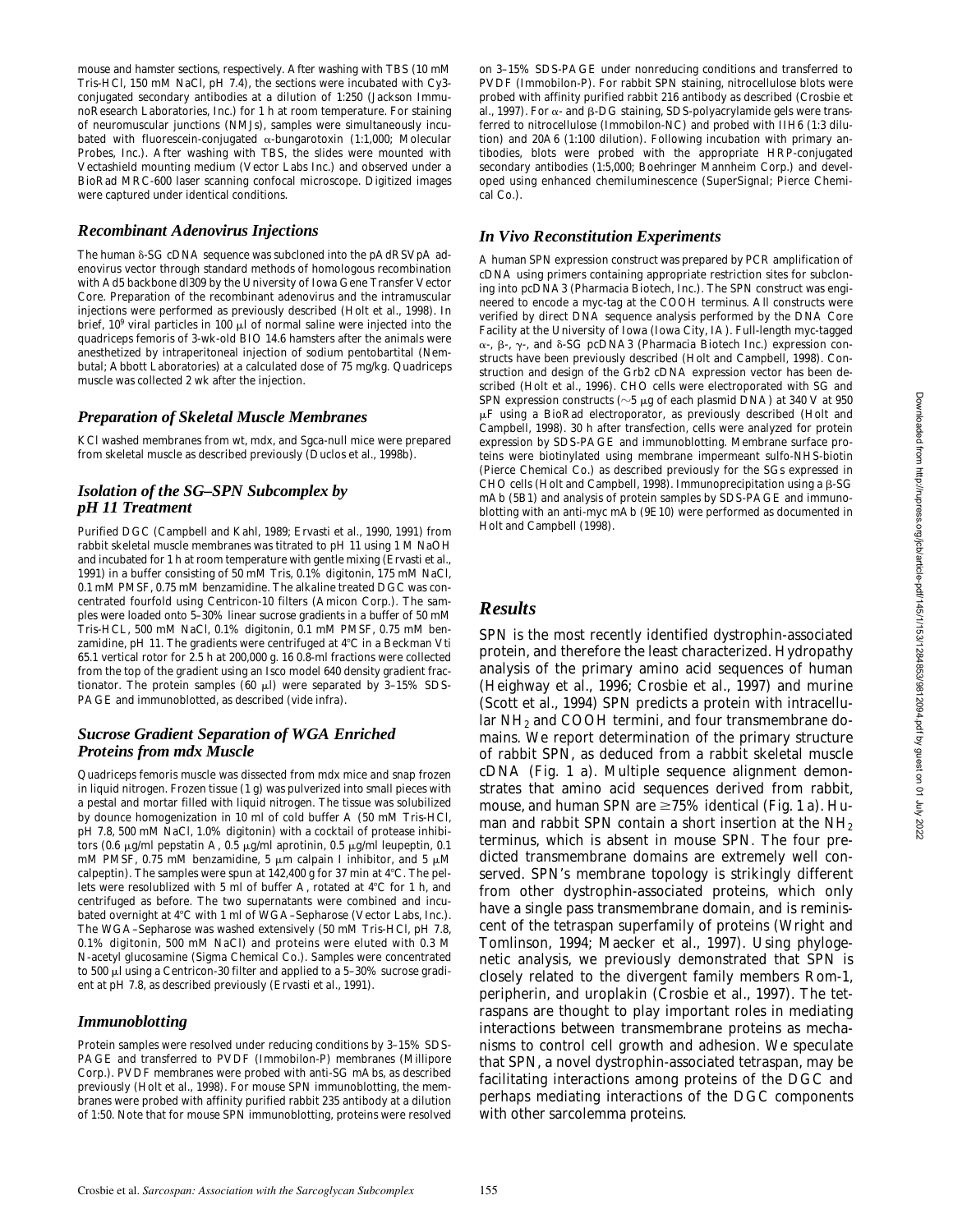|            | $9.5 -$      |                                                                                                                              |              | cDNA probe<br>$9.5 -$                                        |            |
|------------|--------------|------------------------------------------------------------------------------------------------------------------------------|--------------|--------------------------------------------------------------|------------|
| b          |              |                                                                                                                              | 3' UTR probe |                                                              |            |
| Mse        | 214          | <b>PKA</b><br>216                                                                                                            |              |                                                              |            |
| Hum        | 241          | 243<br>OKI                                                                                                                   |              |                                                              |            |
| Rab        | 236          | OKV<br>238                                                                                                                   |              |                                                              |            |
|            |              |                                                                                                                              |              |                                                              | 213        |
| Hum<br>Mse | 181<br>154   | VTDCTSVTGTFKLFLLIOMILNLVCGLVCLLACFVMWKHRYOVFYVGVRICSLTASEGPO<br>VTDCTSVTGTFKLFLIIOMVLNLVCGLVCLLACFVMWKHRYOVFYVGVGLRSLMASDGOL |              |                                                              |            |
| Rab        | 176          | VTDCTSITGTFOVFLLVOMVLMLVCGLVCLVACFVMWKHRYOVFYVGVRMCPLSASEGOO                                                                 |              |                                                              | 235<br>240 |
| Mse        | 94           |                                                                                                                              | $TM 3$ —     |                                                              | 153        |
| Hum        | 121          | MKLLYFLLSALGLTVCVLAVAFAAHHYSOLTOFTCETTLDSCOCKLPSSEPLSRTFVYRD<br>MKVFYFLLSALGLMVCMLAVAFAAHHYSLLAOFTCETSLDSCOCKLPSSEPLSRAFVYRD |              |                                                              | 180        |
| Rab        | 116          | MKLLYFVLSALGLVVCVLAVAFAAHHYSLLTHLTCENAPDSCOCKLPSSEPLSRTFVYRD                                                                 |              |                                                              | 175        |
| Mse        | 34           | LALGIAVTVLGFLMASISPSLLVRDTPFWAGIIVCVVAYLGLFMLCVSYQVDERTCVQFS<br>$-$ TM 1 $-$<br>$-$ TM $2$ $-$                               |              |                                                              |            |
| Hum        | 61           | LALGIAVTVVGFLMASISSSLLVRDTPFWAGIIVCLVAYLGLFMLCVSYOVDERTCIOFS                                                                 |              |                                                              | 120        |
| Rab        | 56           |                                                                                                                              |              | LALGVAVTVVGFLMASVSSSLLVRATPYWAGIIVCVVAYLGLFMLCVSYOVDERTCIOFS | 115        |
| Mse        | $\mathbf{1}$ |                                                                                                                              |              | MGRKPSPRAQELPBEEARTCCGCRFPLLLALLO                            | 33         |
|            | $\mathbf{1}$ | MGKNKOPRGOOROGGPPAADAAGPDDMEPKKGTGAPKECGEEEPRTCCGCRFPLLLALLO                                                                 |              |                                                              | 60         |
| Hum        |              | MGKDROPRGOOROG ······ DAAGPDDPGPKKGAGTREORGEEEAOTCCGCRFPLLLALLO                                                              |              |                                                              | 55         |



*Figure 1*. SPN is a novel tetraspan expressed predominantly in muscle. (a) Multiple amino acid sequence alignment of SPN isolated from rabbit, human, and mouse skeletal muscle. Residues identical in two or more species are shaded with gray boxes. Predicted transmembrane domains are indicated with underlining. These sequence data are available from GenBank/EMBL/DDBJ under accession numbers AF016028 for human, U02487 for mouse, and AF120276 for rabbit. Mouse SPN cDNAs isolated from Y1 adrenal carcinoma cells (Scott et al., 1994) and skeletal muscle (this study) are identical. (b) Northern blots containing 2  $\mu$ g of poly (A)<sup>+</sup> RNA from the indicated mouse tissues were hybridized with probes representing the 3' untranslated region (UTR) and the coding region of mouse SPN. Molecular size markers are indicated on the left (kb).

## *SPN Is a Unique Tetraspan Predominantly Expressed in Muscle*

To examine the distribution of SPN in mouse tissue, we performed RNA hybridization analysis. Hybridization of mouse multiple tissue Northern blots with probes representing either the coding region or the 3' untranslated region of SPN gave identical results (Fig. 1 b). As shown in Fig. 1, a 4.4-kb transcript is predominant in skeletal and cardiac tissues, with minor transcript levels present in lung, brain, and testis. Human skeletal and cardiac muscles express two SPN transcripts (4.4 and 6.5 kb; Crosbie et al., 1997). The additional 6.5-kb transcript in humans is likely the result of alternate splicing, since the 6.5-kb transcript does not hybridize to SPN exons 2 and 3 (Heighway et al., 1996).

## *SPN Localization to the Sarcolemma Is Dependent on the DGC*

We have previously shown that SPN is expressed throughout the sarcolemma of normal human skeletal muscle (Crosbie et al., 1997, 1998). The limitations of patient biopsies with known mutations prompted our use of murine models as a method to investigate the interactions of SPN with the DGC. First, we examined expression of SPN in quadriceps femoris (thigh), diaphragm, and cardiac muscles from *mdx* mice, a model for Duchenne muscular dystrophy. The *mdx* phenotype is inherited as an X-linked recessive trait, which stems from a premature stop codon in exon 23 of the dystrophin gene, leading to absence of dystrophin protein (Bulfield et al., 1984; Hoffman et al., 1987; Chamberlain et al., 1988). As a consequence, the dystrophin-associated proteins are nearly ablated from the sarcolemma (Ohlendieck and Campbell, 1991). Using indirect immunofluorescence on muscle cross sections, we show that SPN is dramatically reduced in skeletal muscle of *mdx* mice (Fig. 2). Our data also demonstrate that SPN is expressed in normal cardiac tissue, which is consistent with the presence of SPN transcript in Northern blots (Fig. 1 b). As shown in Fig. 2, SPN is significantly reduced in *mdx* cardiac tissue. The diaphragm muscle, which is the most severely affected muscle in *mdx* mice, also lacks normal sarcolemma expression of SPN. In addition to its expression in skeletal muscle, recent experiments from our group demonstrate that SPN is also present in smooth muscle (Straub, V., and K.P. Campbell, personal communication). Lastly, we observed positive SPN staining in muscle from the laminin  $\alpha$ 2 deficient *dy* (Arahata et al., 1993; Sunada et al., 1994; Xu et al., 1994a) and *dy2J* (Xu et al., 1994b; Sunada et al., 1995) mice (data not shown), which are naturally occurring animal models of congenital muscular dystrophy.

## *Association of SPN with Dystrophin Isoforms*

To further explore the association of SPN with the DGC, we examined SPN expression in a collection of dystrophin transgenic mice. The transgenes, which were individually expressed on an *mdx* background, encode truncated dystrophin products. Muscle from the transgenic mice was previously evaluated for its morphology and for the ability of the transgene to restore sarcolemma localization of the DGC (Cox et al., 1994; Greenberg et al., 1994; Rafael et al., 1994, 1996; Phelps et al., 1995). We detected SPN expression in skeletal muscle cross sections by indirect immunofluorescence staining with SPN antibodies, and found normal levels of SPN expression in muscle from  $\Delta$ 17-48 (Phelps et al., 1995),  $\Delta$ 1–62 (Cox et al., 1994; Greenberg et al., 1994),  $\Delta$ 71-74 (Rafael et al., 1994, 1996), and  $\Delta$ 75-78 (Rafael et al., 1996) transgenic mice (Fig. 3). Despite large deletions, these transgenes are able to restore SPN to the sarcolemma and, with the exception of the  $\Delta1-62$  transgene, alleviate muscular dystrophy. The  $\Delta$ 71–74 transgene represents an alternately spliced dystrophin isoform that is predominantly expressed in brain, and the  $\Delta1-62$  (Dp71) transgene mimics a form of dystrophin present in lung, spleen, testis, and retina.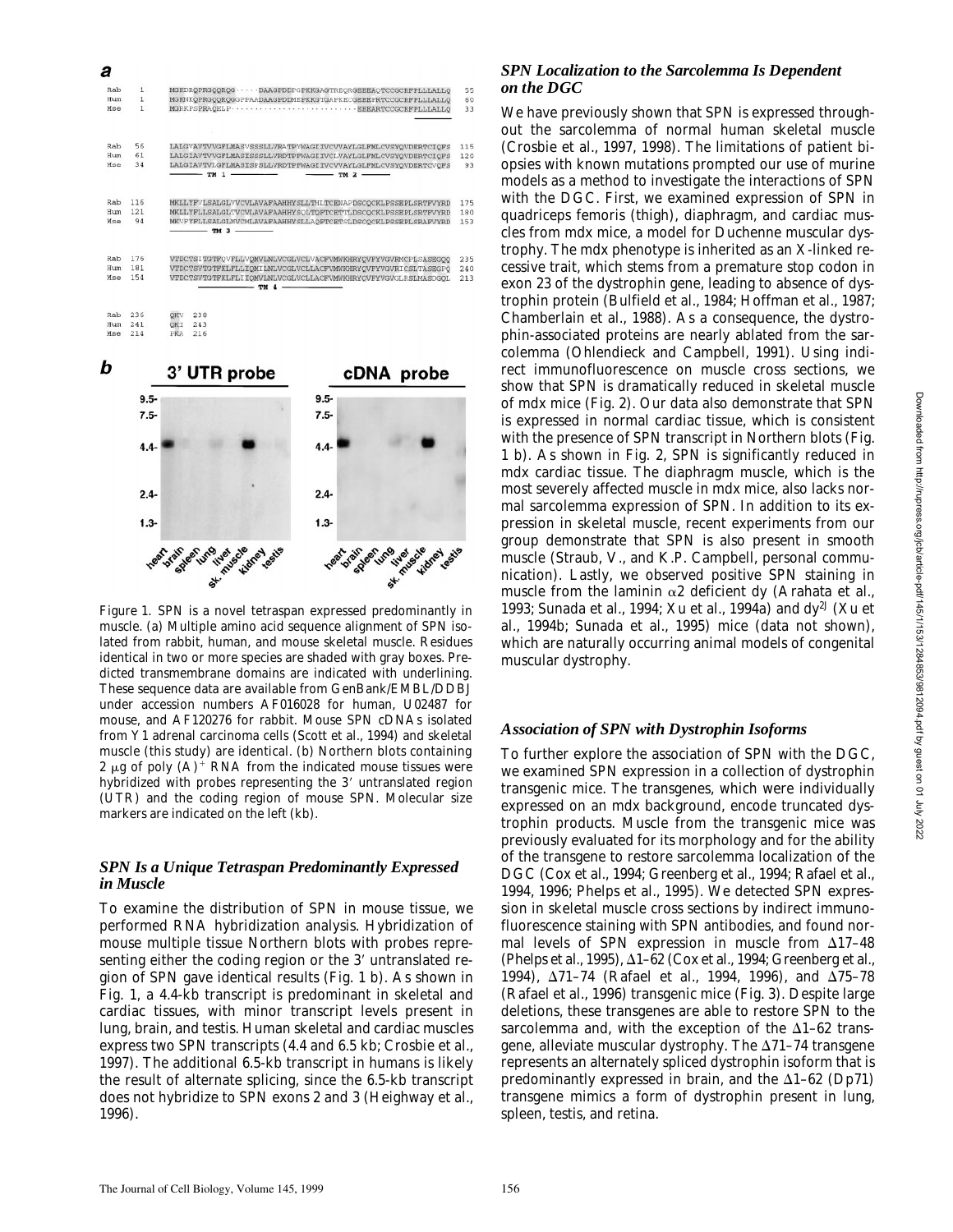

*Figure 2*. SPN is absent in dystrophin-deficient muscle. Quadriceps, diaphragm, and cardiac muscle cryosections from wt and *mdx* mice were stained with antibodies to SPN by indirect immunofluorescence. SPN staining is dramatically reduced in the dystrophin-deficient *mdx* muscles. Bars,  $100 \mu m$ .

## *SPN Enrichment at the NMJ Is Mediated by Dystrophin and Utrophin*

To determine if SPN is associated with the utrophin–glycoprotein complex, and if replacement of dystrophin with utrophin would affect SPN's localization to the sarcolemma, we examined NMJs from dystrophin, utrophin (Grady et al., 1997a), and dystrophin–utrophin (Deconinck et al., 1997; Grady et al., 1997b) deficient muscle. The NMJs were identified by staining cross sections of quadriceps femoris with fluorescein  $\alpha$ -bungarotoxin, which selectively binds to acetylcholine receptors. By indirect immunofluorescence, we show that SPN is enriched at the NMJ of innervated muscle (Fig. 4). This enrichment is maintained even after denervation, demonstrating that SPN is associated with the postsynaptic membrane (data not shown). At the NMJ, dystrophin is replaced by the structurally and functionally similar protein, utrophin (Khurana et al., 1991; Nguyen et al., 1991; Ohlendieck et al., 1991; Pons et al., 1991; Matsumura et al., 1992; Karpati et al., 1993). Enrichment of SPN at the NMJ is not altered by the absence of dystrophin, as seen by positive NMJ staining in the *mdx* muscle (Fig. 4). In this case, SPN's localization to the NMJ is mediated by utrophin. Conversely, NMJ localization of SPN is preserved by dystrophin in  $utrn^{-/-}$  muscle, as demonstrated by SPN NMJ staining in these mice. Loss of SPN staining from the NMJ occurs only in the absence of both utrophin and dystrophin, as in the *mdx*:  $utrn^{-/-}$  double mutant mice.

In *mdx* mice, muscles with the greatest upregulation of utrophin exhibit the least pathological changes (Porter et al., 1998). For instance, the EOM are spared the pathological effects in *mdx* mice and Duchenne muscular dystrophy patients, likely from the upregulation of utrophin (Matsumura et al., 1992; Porter et al., 1998). In support of this, Tinsley et al. (1996, 1998) demonstrate that expression of utrophin attenuates the dystrophic pathology in *mdx* mice, suggesting that utrophin can functionally replace dystrophin within the complex. We examined the EOMs from wt, *mdx*, and *mdx*:utrn<sup>-/-</sup> (Deconinck et al., 1997; Grady et al., 1997b) mice for SPN expression as another method to demonstrate that SPN is part of the utrophin–glycoprotein complex. We show that SPN is located at the sarcolemma of wt EOM and is maintained in the EOM of *mdx* mice, despite absence of dystrophin (Fig. 5). The continued expression of SPN in the *mdx* EOM likely is mediated through SPN's association with the utrophin–glycoprotein complex. Consistent with this idea, SPN expression is lost in the EOM of mice lacking both dystrophin and utrophin ( $mdx$ :utrn<sup>-/-</sup>; Fig. 5). These data are important as they demonstrate that upregulation of utrophin retains SPN to the sarcolemma and validates this as a reasonable therapy for Duchenne muscular dystrophy.

## *SPN's Localization to the Sarcolemma Is Dependent on the SGs*

The SGs (consisting of  $\alpha$ ,  $\beta$ ,  $\gamma$ , and  $\delta$  subunits) form a tight subcomplex of four transmembrane glycoproteins within the DGC (Ervasti et al., 1991; Yoshida et al., 1994; Jung et al., 1996). The integrity of this complex is maintained despite harsh treatments with SDS (Jung et al., 1996) and *n*-octyl β-D-glucoside (Yoshida et al., 1994). Absence of any one of the SGs results in absence of the entire SG subcomplex and destabilization of  $\alpha$ -DG from the sarcolemma (Roberds et al., 1993; Duclos et al., 1998a; Holt et al., 1998). Furthermore, this subcomplex is critical for protecting the sarcolemma from contraction induced damage.

We wanted to determine if SPN depends on the SG subcomplex for proper membrane targeting by examining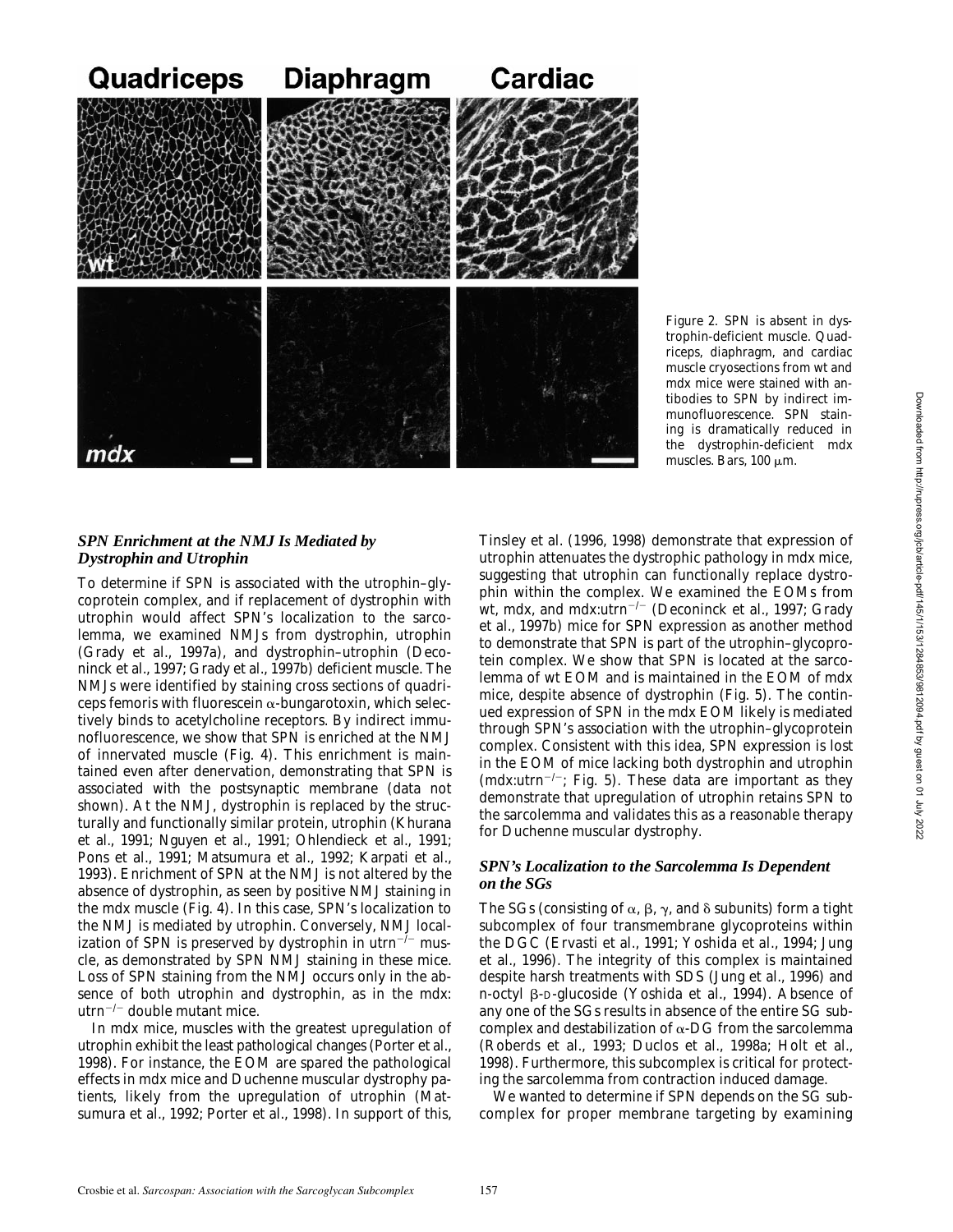## **Dystrophin Transgenic Muscle**



dystrophin transgenic products. Various truncated and internally deleted dystrophin transgenes were expressed on an *mdx* background and previously analyzed for their ability to rescue the *mdx* phenotype. Skeletal muscle cryosections from  $\Delta$ 17–48 (becker), Δ1-62 (Dp71), Δ71-74  $(\Delta 330)$ , and  $\Delta 75$ –78 mice were stained with SPN antibodies and visualized by indirect immunofluorescence. The localization of the deleted exons is represented in the schematic diagram of the dystrophin transgene. Binding regions for F-actin have been identified in the  $NH<sub>2</sub>$  terminus, as well as in the mid-rod domain of dystrophin (Rybakova et al., 1996; Rybakova and Ervasti, 1997; Amann et al., 1998). Syntrophin and  $\beta$ -DG binding sites are located at the dystrophin COOH terminus. Bar, 100  $\mu$ m.

*Figure 3*. Restoration of SPN by

d-SG-deficient BIO 14.6 hamsters (Homburger et al., 1962; Okazaki et al., 1996) for SPN expression. A large deletion in the  $\delta$ -SG gene (Nigro et al., 1997; Sakamoto et al., 1997) causes selective loss of the entire SG subcomplex from BIO 14.6 skeletal muscle without affecting  $\beta$ -DG (Roberds et al., 1993; Mizuno et al., 1995; Duclos et al., 1998b). We now demonstrate that SPN expression is absent from the sarcolemma (Fig. 6), as well as the NMJ (data not shown) of the BIO 14.6 hamster. Furthermore, we show that SPN expression is restored to normal levels after delivery of an adenovirus encoding  $\delta$ -SG into BIO 14.6 muscle (Fig. 6). Control injections of  $\alpha$ -SG did not restore proper localization of SPN or the SGs (Fig. 6). Recent experiments from our laboratory have shown that injection of  $\delta$ -SG into muscle of the BIO 14.6 hamster rescues expression of the entire SG subcomplex (Holt et al., 1998). Muscle fibers expressing the restored SG–SPN subcomplex are spared the pathological features of muscular dystrophy (i.e., sarcolemma damage and central nucleation) and have stable expression of  $\alpha$ -DG at the plasma membrane (Holt et al., 1998). Thus, SPN and the SGs are required for normal muscle physiology and prevention of dystrophic features.

In addition to this naturally occurring hamster model for LGMD, our laboratory has created  $\alpha$ -SG null mice by a targeted disruption of the murine  $\alpha$ -SG gene (Duclos et al.,

1998b). Like the BIO 14.6 hamsters, Sgca-null mice specifically lack the SG subcomplex (Duclos et al., 1998b). We now demonstrate that Sgca-null muscle is completely devoid of SPN (Fig. 7 a). The NMJ and myotendinous junction (MTJ), which we show are normally enriched for SPN expression, also lack SPN in the Sgca-null mice (Fig. 7 a). As further demonstration of the tight association of SPN with the SGs, we immunoblotted KCl washed membranes prepared from skeletal muscle of wt, *mdx*, and Sgca-null mice. SPN is dramatically reduced in *mdx* membranes  $(\sim)90\%$  compared with wt), but SPN was not detected in the Sgca-null membranes (Fig. 7 b).

#### *Isolation of the SG–SPN Subcomplex*

To demonstrate that SPN is tightly associated with the SGs, we isolated the SG–SPN subcomplex from skeletal muscle. We prepared purified DGC from rabbit skeletal muscle microsomes and titrated the complex to pH 11 to dissociate pH-sensitive protein–protein interactions. Alkaline-treated DGC was centrifuged through a 5–30% linear sucrose gradient. Proteins from the sucrose gradient fractions were separated by SDS-PAGE and immunoblotted with anti-DGC antibodies. As shown in Fig. 8 a, sucrose gradient sedimentation of alkaline-treated DGC separates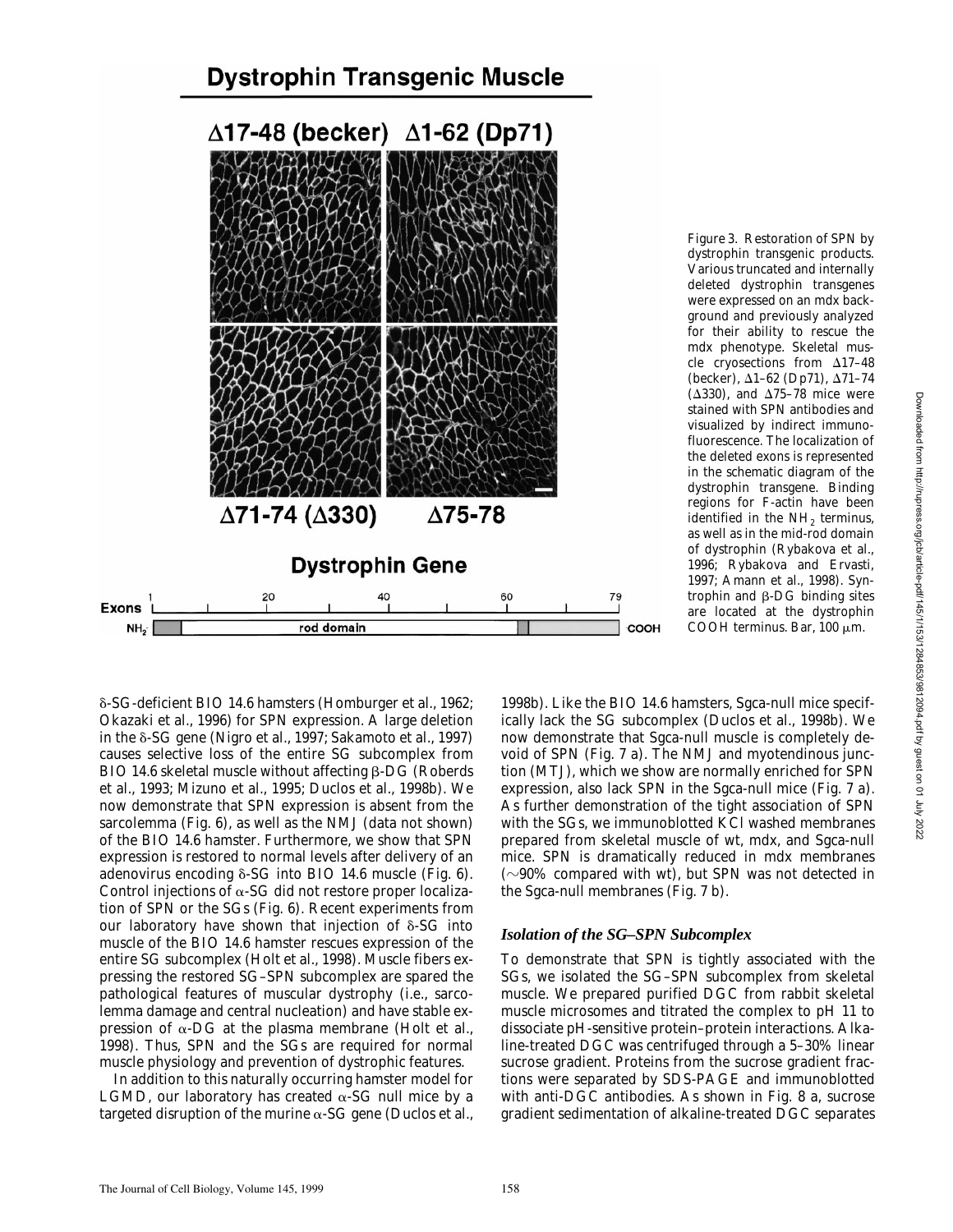

the NMJ is mediated by dystrophin and utrophin. Sections from quadriceps femoris muscles of adult mice were doubly stained with  $\alpha$ -bungarotoxin  $(\alpha$ -BTX) and SPN antibodies. SPN expression at the NMJ was examined for wt, *mdx*, utrn<sup>-/-</sup> and  $mdx$ .utrn<sup>-/-</sup> mice. SPN staining was visualized by indirect immunofluorescence with Cy3-conjugated secondary antibodies (red) and synaptic sites were identified by fluorescein–  $\alpha$ -bungarotoxin staining (green). Merged images (yellow) are shown in the right panels.

the DG (fractions 6–9) and SG (fractions 9–12) subcomplexes from one another. SPN displays a sedimentation pattern similar to that of the SG subcomplex, indicating a preferential association of SPN with the SGs.

In addition to chemically disrupting the DGC, we analyzed the dissociation of SG and DG subcomplexes resulting from the absence of dystrophin. The dystrophinassociated proteins are present in the extrajunctional sarcolemma of *mdx* muscle, although at significantly reduced levels. Figs. 2 and 7 illustrate that  $\sim$ 10% of SPN expression is maintained at the *mdx* sarcolemma. We prepared glycoproteins by WGA–Sepharose chromatography of digitonin-solubilized *mdx* skeletal muscle. Without dystrophin, the SG and DG subcomplexes are no longer associated and can be separated by sucrose gradient centrifugation. The subcomplexes peak in separate fractions and the relative separations between the SG and DG containing fractions are similar for both *mdx* and pH 11 treated samples. As shown in Fig. 8 b, SPN migrates exclusively with the SG containing fractions.

## *Reconstitution of the SG–SPN Subcomplex*

Using an in vivo cell expression system, we demonstrate that SPN and the SGs are associated in a complex at the plasma membrane. Myc-tagged human cDNA constructs of the SGs ( $\alpha$ ,  $\beta$ ,  $\gamma$ , and  $\delta$ ) and SPN were transiently introduced into CHO cells by electroporation. Immunoblots of cellular protein lysates with anti-myc antibodies demonstrate that each of the SGs and SPN, as well as the Grb2 negative control, are expressed at relatively equal quantities (Fig. 9). We confirm that these proteins are targeted to the plasma membrane by treatment of cells with sulfo-NHS-biotin, which forms a covalent bond with free amines of proteins at the cell surface. Clarified lysates from transfected CHO cells were incubated with avidin–Sepharose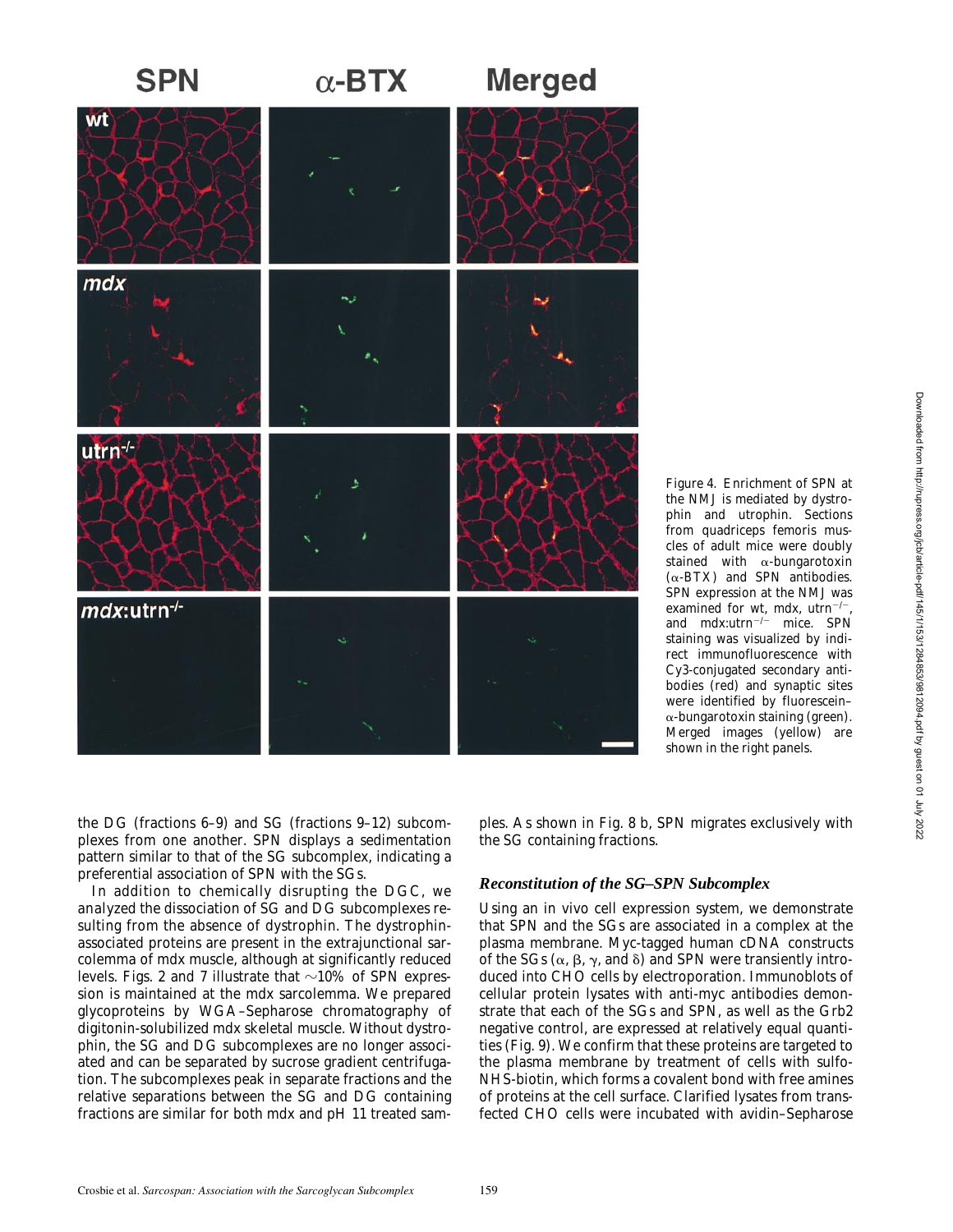

served in the EOMs of *mdx* mice by utrophin upregulation. Cryosections from the EOMs of wt, *mdx*, and *mdx*:utrn<sup>-/-</sup> were stained with antibodies to SPN, utrophin (Utrn), and laminin  $\alpha$ 2 chain (Lam). The *mdx* EOM are among the few muscles that are spared the pathological consequences of muscular dystrophy, likely due to its sarcolemma expression of utrophin. Shown are EOM rectus muscles. SPN expression is maintained in the *mdx* EOM. Bar, 50  $\mu$ m.

*Figure 5*. SPN staining is pre-

to precipitate plasma membrane–associated proteins. As shown in Fig. 9, SPN and the SGs are properly localized to the plasma membrane.

To demonstrate that the SGs and SPN are assembled into a stable molecular complex, we performed immunoprecipitation experiments. CHO cells transfected with the SGs plus SPN were immunoprecipitated using mAbs to b-SG. SPN coimmunoprecipitates along with the SGs from CHO cells. To demonstrate the specificity of this association, control immunoprecipitation experiments from cells expressing the SGs and myc-tagged Grb2 were performed. Grb2 serves as a negative control since it is a soluble protein that is not expected to associate with the SGs at the plasma membrane. The SGs and Grb2 were cotransfected into CHO cells and cellular lysates were immunoprecipitated with the  $\beta$ -SG mAb. Grb2 is not found in the immune complex with the SGs (Fig. 9). These data provide strong evidence that the simultaneous expression of the SGs and SPN in CHO cells results in the formation of a tight molecular complex.

## *Discussion*

The DGC spans the sarcolemma and links the intracellular actin cytoskeleton of muscle cells to the extracellular ma-

trix. Current evidence indicates that the DGC confers structural stability to the muscle plasma membrane, thus protecting it from stresses that develop during muscle fiber contraction. In support of this theory, perturbations in the dystrophin-associated components lead to loss of membrane integrity. This is evidenced by increased permeability of muscle fibers to intravenously administered Evans blue dye (Straub et al., 1997, 1998; Holt et al., 1998) as well as leakage of muscle-specific enzymes into the serum. This loss of membrane integrity eventually manifests itself as fiber degeneration. Thus, understanding the structural organization of the DGC is critical for understanding the function of this complex.

Our findings represent the first account of SPN's localization in normal muscle, the expression of SPN in mutant mice, and the molecular associations of SPN within the DGC. We report that SPN, found at the sarcolemma of skeletal, cardiac, and diaphragm muscles, is also expressed at many specialized muscle membrane interfaces, including the NMJ (Fig. 4) and MTJ (Fig. 7), as well as at muscle spindles (data not shown). SPN is also expressed in smooth muscle, where it is part of a unique smooth muscle SG–SPN complex (Straub, V., and K.P. Campbell, personal communication). Although SPN seems to be predominantly expressed in muscle, we detect SPN transcripts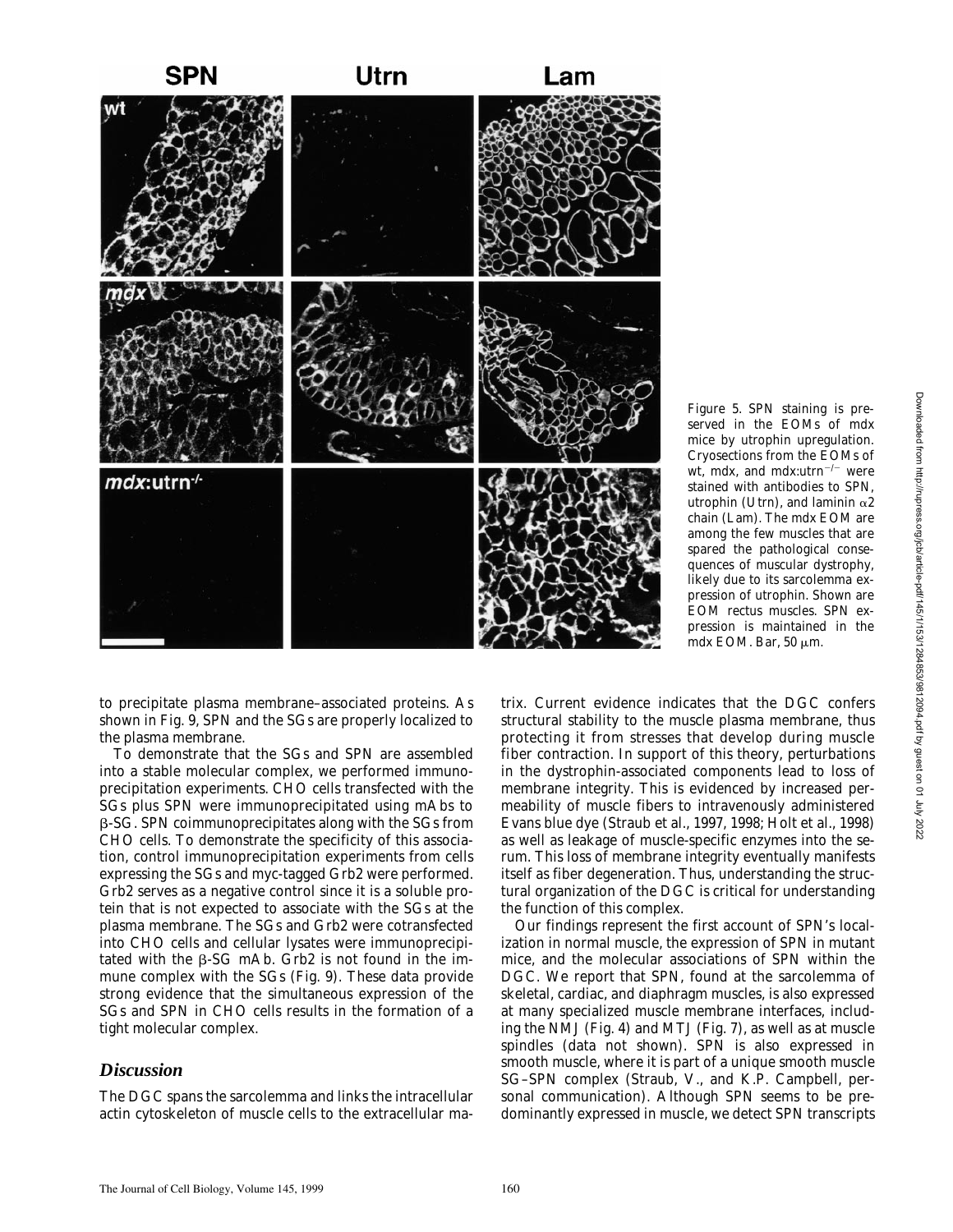

*Figure 6*. SPN's absence from the sarcolemma of  $\delta$ -SG-deficient BIO 14.6 hamster can be restored with recombinant  $\delta$ -SG adenovirus. Quadriceps muscle of the BIO 14.6 hamster was injected with  $10^9$  particles of  $\delta\text{-SG}$ adenovirus or a-SG adenovirus particles. Tissue was harvested 7 d after injection. Muscle cryosections from these injected animals, as well as from the F1B and BIO 14.6 (uninjected) hamsters were examined for SPN expression by indirect immunofluorescence with SPN antibodies.

in many nonmuscle tissues (Fig. 1 b; Crosbie et al., 1997). Consistent with this, our examination of dystrophin transgenic mice indicates that SPN may be associated with nonmuscle isoforms of dystrophin, such as Dp71 (Fig. 3). Further experimentation is necessary to determine whether SPN protein is present in these nonmuscle tissues. The discovery that a subset of dystrophin-associated proteins (i.e., dystrophin, DG, and  $\epsilon$ -SG) is present in a broad array of cell types is a provocative finding since all tissues are not subjected to the same shear stresses as muscle. This suggests that the DGC may serve a more fundamental role in the cell, in addition to the structural one ascribed to the DGC in muscle.

We now show that SPN's localization to the sarcolemma is compromised in dystrophin and utrophin double null mice. SPN's enrichment at the NMJ is achieved by its association with utrophin. It has been suggested that upregulation of utrophin compensates for loss of dystrophin (Mat-



*Figure 7*. SPN is absent from the NMJ and MTJ of Sgca-null mice. (a) Cryosections from Sgca-null muscle were analyzed for SPN expression at the sarcolemma, NMJ, and MTJ. SPN is completely absent in the SG deficient muscle. (b) Skeletal muscle membranes from wt, *mdx*, and Sgca-null mice were analyzed by 3–15% SDS-PAGE and immunoblotted using antibodies against SPN. SPN isolated from mouse skeletal muscle membranes migrates at 20 kD. The level of SPN expression is dramatically reduced in the *mdx* membranes and is completely absent from the Sgca-null muscle. Molecular weights are indicated  $(\times 10^3$  D).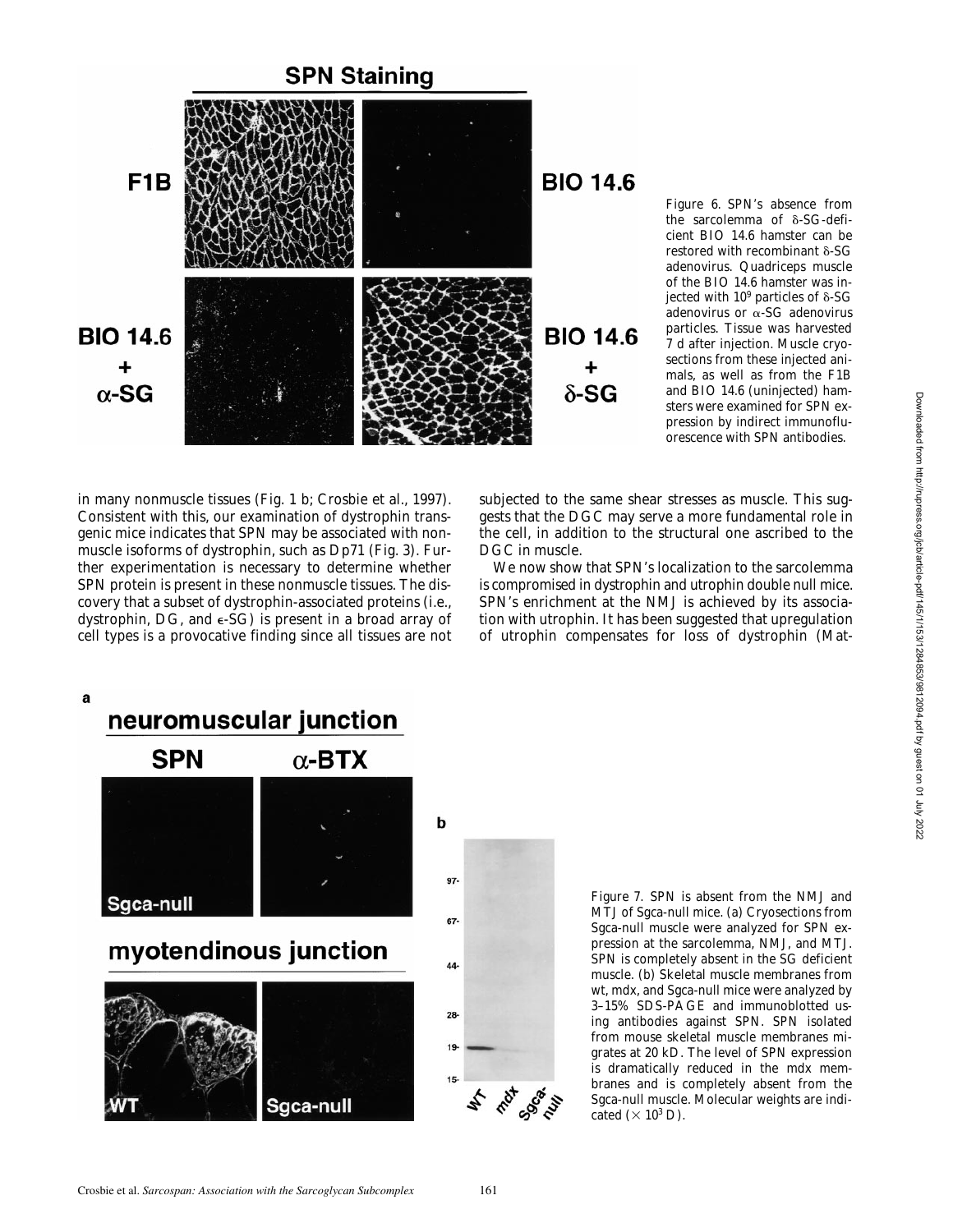

*Figure 8*. Isolation of the SG–SPN subcomplex from skeletal muscle. (a) The DGC, purified from rabbit skeletal muscle membranes, was titrated to pH 11 and centrifuged through 5–30% linear sucrose gradients. Fractions from the gradients were separated by SDS-PAGE and separately immunoblotted with antibodies to  $\alpha$ - and  $\beta$ -DG, SGs, dystrophin, and SPN. Alkaline treatment dissociates the SG subcomplex from the DG subcomplex. SPN comigrates with the SG subcomplex. (b) Glycoproteins from skeletal muscle of dystrophin-deficient *mdx* mice were prepared and centrifuged through 5–30% linear sucrose gradients. Protein fractions were immunoblotted with the indicated antibodies. Without dystrophin, the DG and SG subcomplexes are no longer associated, and migrate separately during sucrose gradient centrifugation. SPN preferentially associates with the SG subcomplex. Molecular size standards are indicated on each panel ( $\times$  10<sup>3</sup> D).

sumura et al., 1992). Indeed, we have now demonstrated that the EOMs of *mdx* mice, which are spared from the pathological features of muscular dystrophy, express utrophin (Porter et al., 1998) and SPN throughout the sarcolemma. If utrophin can functionally replace dystrophin, then it may be possible to upregulate utrophin expression in Duchenne muscular dystrophy patients (Matsumura et al., 1992; Tinsley et al., 1996, 1998). Our current data lend credence to the proposed theory that sarcolemma expression of utrophin would completely restore the dystrophin-associated proteins to the muscle plasma membrane.

The DGC can be broken down into at least three interconnected subcomplexes: dystrophin, the DGs, and the SGs. Using several independent criteria, we demonstrate that SPN's localization to the sarcolemma is dependent on an intact SG subcomplex. SPN is completely absent from the sarcolemma, NMJ, and MTJ of the SG-deficient BIO 14.6 hamster and Sgca-null mouse. The preferential association of SPN with the SGs is demonstrated by biochemical isolation of the SG–SPN subcomplex. Alkaline treatment of purified DGC causes dissociation of the complex into distinct subcomplexes, where SPN preferentially associ-

ates with the SG containing fractions (Fig. 8 a). Likewise, in the absence of dystrophin, the remaining extrajunctional dystrophin-associated proteins dissociate into distinct protein complexes, where SPN's specific interactions with the SGs are maintained (Fig. 8 b).

Furthermore, we reconstitute the SG–SPN complex in a recently developed heterologous cell system, which lacks muscle specific proteins (Fig. 9; Holt and Campbell, 1998). Previous work from our group has shown that mutations in an individual SG result in intracellular accumulation of the SG subcomplex (Holt and Campbell, 1998). These experiments suggest that obligatory steps in the biosynthetic pathway for SG subcomplex assembly cannot occur if individual SG proteins are aberrant or missing (Holt et al., 1998; Holt and Campbell, 1998).

Taken together, our in vivo experiments now indicate that assembly of the SG subcomplex is a prerequisite for targeting and stabilization of SPN to the sarcolemma, as illustrated in Fig. 10. We currently do not know the molecular basis of the interaction between the SG–SPN and DG subcomplexes. It is clear, however, that proper structural alignment of these two subcomplexes, along with dystro-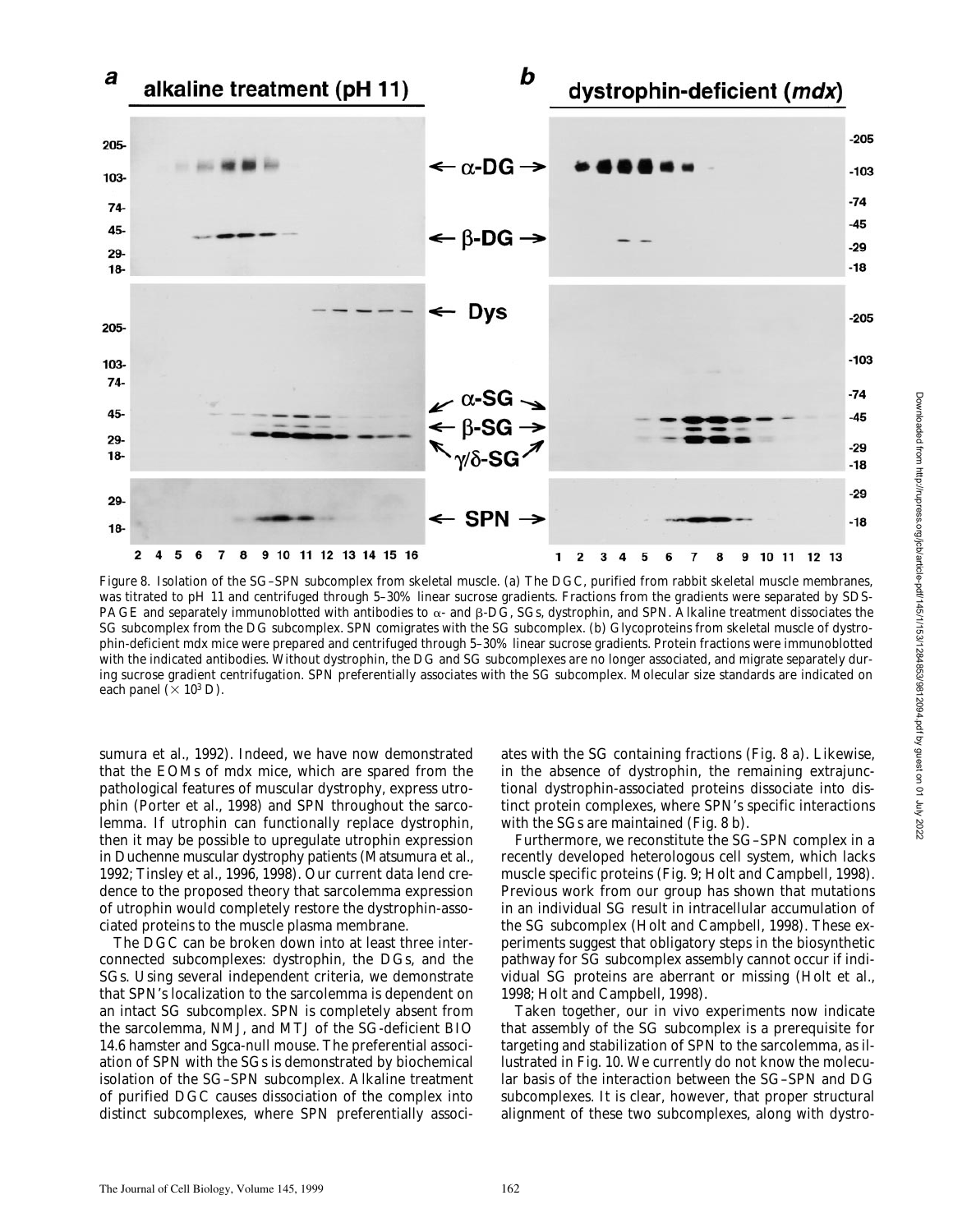

*Figure 9*. Reconstitution of the SG–SPN subcomplex. The SG– SPN subcomplex was reconstituted in vivo using a heterologous cell expression system. CHO cells were transfected with expression vectors encoding myc-tagged human  $\alpha$ -,  $\beta$ -,  $\gamma$ -, and  $\delta$ -SGs with either SPN  $(SGs + SPN)$  or Grb2  $(SGs + Grb2)$ . Mock transfected CHO cells are shown. To demonstrate similar expression of proteins, whole cell lysates are shown (lysates). Note that Grb2, which serves as a negative control, and SPN migrate at similar molecular weights. Cells transfected with all four SGs and SPN were treated with NHS-biotin and recovered from detergent extracts as avidin precipitates to demonstrate surface localization of these proteins (NHS). Immunoprecipitation of  $\beta$ -SG from lysates prepared from cells expressing all four SGs and SPN results in coprecipitation of the  $SG-SPN$  subcomplex ( $\beta$ -SG IP). Grb2 does not immunoprecipitate with the SGs. Proteins are detected by immunoblotting with an anti-myc mAb, which recognizes the 9E10 tag on each protein construct. The 50-kD protein band in the mock transfected cell represents the  $\beta$ -SG immunoprecipitating antibody. Molecular weights are indicated on each blot  $(X)$  $10^3$  D).

phin, is required for DGC function and prevention of muscular dystrophy. The data presented in the current study are also consistent with our finding that SG-deficient LGMD patients also lack SPN (Crosbie, R.H., and K.P. Campbell, personal communication).

Although SPN is tightly associated with the SGs, SPN bears no structural homology to the SGs. To date, there are five known SGs, including the ubiquitously expressed  $\epsilon$ -SG, which exhibits >40% amino acid identity to  $\alpha$ -SG (Ettinger et al., 1997; McNally et al., 1998). e-SG shares all the structural features of the skeletal muscle SGs, but is also expressed in many nonmuscle tissues.  $\beta$ -,  $\gamma$ -, and  $\delta$ -SG are type II transmembrane proteins, while  $\alpha$ - and  $\epsilon$ -SG are type I membrane proteins with an  $NH<sub>2</sub>$ -terminal signal sequence. e-SG expression is not perturbed by targeted deletion of the  $\alpha$ -SG gene, suggesting that  $\epsilon$ -SG is not an additional member of the  $\alpha$ -,  $\beta$ -,  $\gamma$ -,  $\delta$ -tetrameric SG subcomplex in skeletal muscle (Duclos et al., 1998b). Each of the SGs have a five cysteine residue motif in its extracellular domain, which is unique to this group of proteins. The SGs also possess one or more consensus sites for glycosylation and treatment with PNGase F has been shown to shift the molecular weight of these proteins. SPN, on the other hand, has many characteristics that distinguish it from the SGs. Most obviously, SPN is predicted to have multiple transmembrane domains and has no consensus sites for N-linked glycosylation. Consistent with this, treatment of purified  $\overrightarrow{DGC}$  with PNGase F does not alter SPN's molecular weight (data not shown). Thus, SPN represents the first non-SG protein to be associated with the SG subcomplex of the DGC.



gram representing interactions among DGC subcomplexes. Evidence presented in the current report demonstrates that assembly and membrane localization of the SG subcomplex are prerequisites for SPN localization to the sarcolemma, NMJ, and MTJ. This dependence is likely mediated through direct interaction of SPN with the SGs, as suggested by cofractionation and coimmunoprecipitation of SPN with the SG subcomplex. In the absence of the SG–SPN subcomplex,  $\alpha$ -DG is not properly anchored to the muscle plasma membrane. This suggests that there may be direct interactions between  $\alpha$ -DG and the SG–SPN subcomplex, which stabilize  $\alpha$ -DG to the cell membrane (dashed arrows). The molecular basis of the interaction between

*Figure 10*. Schematic dia-

the SG–SPN and DG subcomplexes is not thoroughly understood. Clearly, proper structural alignment of the two subcomplexes along with dystrophin is required for DGC function and prevention of muscular dystrophy.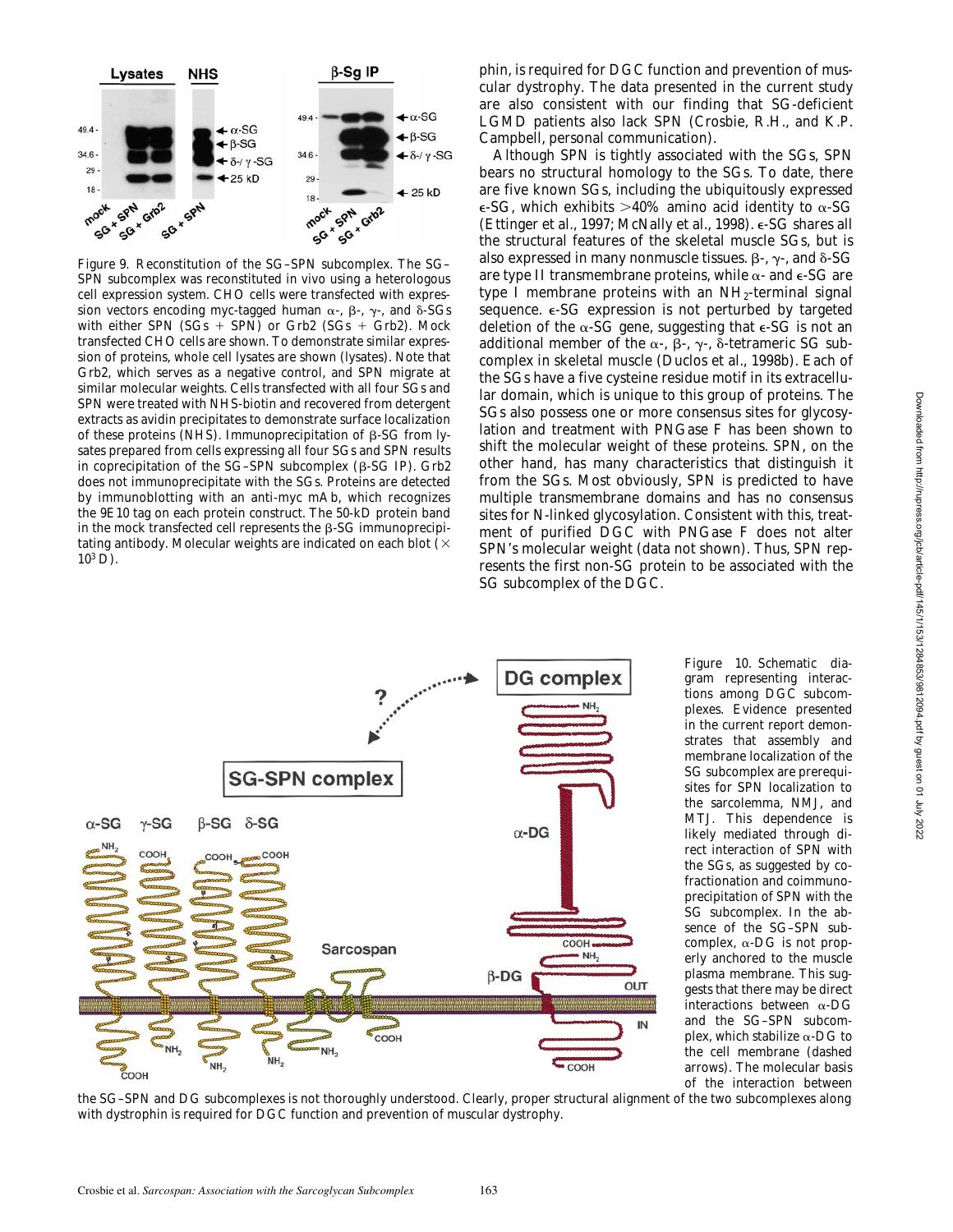The tight association of SPN with the SGs is consistent with SPN's homology to the tetraspan superfamily of proteins. The tetraspans are thought to function as facilitators of transmembrane protein interactions, and we suspect SPN serves to coordinate protein–protein interactions within the DGC. The results of our study provide support for this notion, since we find that SPN is intimately associated with at least one subcomplex of the DGC. Further examination of SPN's interaction with other DGC subcomplexes should provide significant insight into how the DGC is structurally organized, which is critical for understanding the function of this complex.

We thank the University of Iowa Diabetes and Endocrinology Research Center (NIH DK25295) and the University of Iowa DNA Sequencing Core Facility. We are indebted to Beverly L. Davidson (University of Iowa) and the University of Iowa Gene Transfer Vector Core (supported in part by the Carver Foundation). We also thank L.E. Lim (University of Iowa) for adenoviral injected BIO 14.6 muscle samples and F. Duclos for Sgca-null muscle samples. We are greatly indebted to Louise V.B. Anderson for mAbs. We also thank J. Heighway for helpful discussions of the manuscript.

R.H. Crosbie is supported by the Robert G. Sampson postdoctoral research fellowship from the Muscular Dystrophy Association. C.S. Lebakken is supported by the Iowa Cardiovascular Interdisciplinary Research Fellowship (HL07121). V. Straub was supported by the Deutsche Forschungsgemeinschaft (Str 498/1-1). R.M. Grady was supported by a National Research Service Award. J.R. Sanes was supported by the National Institutes of Health (NIH R01NS1915). This research was also supported by a grant from the Muscular Dystrophy Association to K.P. Campbell and J.R. Sanes. K.P. Campbell is an investigator of the Howard Hughes Medical Institute.

Received for publication 23 December 1998 and in revised form 2 March 1999.

#### *References*

- Allamand, V., Y. Sunada, M.A. Salih, V. Straub, C.O. Ozo, M.H. Al-Turaiki, M. Akbar, T. Kolo, H. Colognato, X. Zhang, et al. 1997. Mild congenital muscular dystrophy in two patients with an internally deleted laminin alpha-2-chain. *Hum. Mol. Genet*. 6:747–752.
- Amann, K.J., B.A. Renley, and J.M. Ervasti. 1998. A cluster of basic repeats in the dystrophin rod domain binds F-actin through an electrostatic interaction. *J. Biol. Chem*. 273:28419–28423.
- Arahata, K., Y.K. Hayashi, R. Koga, K. Goto, J.H. Lee, Y. Miyagoe, H. Ishii, T. Tsukahara, S. Takeda, M. Woo, et al. 1993. Laminin in animal models for muscular dystrophy: defect of laminin M in skeletal and cardiac muscles and peripheral nerve of the homozygous dystrophic *dy/dy* mice. *Proc. Jpn. Acad.* 69B:259–264.
- Bönnemann, C.G., R. Modi, S. Noguchi, Y. Mizuno, M. Yoshida, E. Gussoni, E.M. McNally, D.J. Duggan, C. Angelini, and E.P. Hoffman. 1995. Betasarcoglycan (A3b) mutations cause autosomal recessive muscular dystrophy with loss of the sarcoglycan complex. *Nat. Genet*. 11:266–273.
- Brenman, J.E., D.S. Chao, H. Xia, K. Aldape, and D.S. Bredt. 1995. Nitric oxide synthase complexed with dystrophin and absent from skeletal muscle sarcolemma in Duchenne muscular dystrophy. *Cell*. 82:743–752.
- Bulfield, G., W.G. Siller, P.A. Wright, and K.J. Moore. 1984. X chromosomelinked muscular dystrophy (*mdx*) in the mouse. *Proc. Natl. Acad. Sci. USA*. 81:1189–1192.
- Campbell, K.P. 1995. Three muscular dystrophies: loss of cytoskeleton–extracellular matrix linkage. *Cell*. 80:675–679.
- Campbell, K.P., and S.D. Kahl. 1989. Association of dystrophin and an integral membrane glycoprotein. *Nature*. 338:259–262.
- Chamberlain, J.S., J.A. Pearlman, D.M. Muzny, R.A. Gibbs, J.E. Ranier, C.T. Caskey, and A.A. Reeves. 1988. Expression of the murine Duchenne muscular dystrophy gene in muscle and brain. *Science*. 239:1416–1418.
- Chang, W.J., S.T. Iannaccone, K.S. Lau, B.S.S. Masters, T.J. McCabe, K. Mc-Millan, R.C. Padre, M.J. Spencer, J.G. Tidball, and J.T. Stull. 1996. Neuronal nitric oxide synthase and dystrophin-deficient muscular dystrophy. *Proc. Natl. Acad. Sci. USA*. 93:9142–9147.
- Cox, G.A., Y. Sunada, K.P. Campbell, and J.S. Chamberlain. 1994. Dp71 can restore the dystrophin-associated glycoprotein complex in muscle but fails to prevent dystrophy. *Nat. Genet*. 8:333–339.
- Crosbie, R.H., J. Heighway, D.P. Venzke, J.C. Lee, and K.P. Campbell. 1997.

Sarcospan: the 25 kDa transmembrane component of the dystrophin–glycoprotein complex. *J. Biol. Chem.* 272:31221–31224.

- Crosbie, R.H., H. Yamada, D.P. Venzke, M.P. Lisanti, and K.P. Campbell. 1998. Caveolin-3 is not an integral component of the dystrophin–glycoprotein complex. *FEBS Lett*. 427:279–282.
- Deconinck, A.E., J.A. Rafael, J.A. Skinner, S.C. Brown, A.C. Potter, L. Metzinger, D.J. Watt, J.G. Dickson, J.M. Tinsley, and K.E. Davies. 1997. Utrophin–dystrophin deficient mice as a model for Duchenne muscular dystrophy. *Cell*. 90:717–727.
- Duclos, F., O. Broux, N. Bourg, V. Straub, G.L. Feldman, Y. Sunada, L.E. Lim, F. Piccolo, S. Cutshall, F. Gary, et al. 1998a. β-Sarcoglycan: genomic analysis and identification of a novel missense mutation in the LGMD2E Amish isolate. *Neuromuscul. Disord.* 8:30–38.
- Duclos, F., V. Straub, S.A. Moore, D.P. Venzke, R.F. Hrstka, R.H. Crosbie, M. Durbeej, C.S. Lebakken, A.J. Ettinger, J. van der Meulen, et al. 1998b. Progressive muscular dystrophy in a-sarcoglycan deficient mice. *J. Cell Biol.* 142:1461–1471.
- Ervasti, J.M., and K.P. Campbell. 1991. Membrane organization of the dystrophin–glycoprotein complex. *Cell*. 66:1121–1131.
- Ervasti, J.M., and K.P. Campbell. 1993. A role for the dystrophin–glycoprotein complex as a transmembrane linker between laminin and actin. *J. Cell Biol.* 122:809–823.
- Ervasti, J.M., K. Ohlendieck, S.D. Kahl, M.G. Gaver, and K.P. Campbell. 1990. Deficiency of a glycoprotein component of the dystrophin complex in dystrophic muscle. *Nature*. 345:315–319.
- Ervasti, J.M., S.D. Kahl, and K.P. Campbell. 1991. Purification of dystrophin from skeletal muscle. *J. Biol. Chem.* 266:9161–9165.
- Ettinger, A.J., G. Feng, and J.R. Sanes. 1997. e-Sarcoglycan, a broadly expressed homologue of the gene mutated in limb-girdle muscular dystrophy 2D. *J. Biol. Chem.* 272:32534–32538.
- Grady, R.M., J.P. Merlie, and J.R. Sanes. 1997a. Subtle neuromuscular defects in utrophin-deficient mice. *J. Cell Biol.* 136:871–881.
- Grady, R.M., H. Teng, M.C. Nichol, J.C. Cuttingham, R.S. Wilkinson, and J.R. Sanes. 1997b. Skeletal and cardiac myopathies in mice lacking utrophin and dystrophin: a model for Duchenne muscular dystrophy. *Cell*. 90:729–738.
- Greenberg, D.S., Y. Sunada, K.P. Campbell, D. Yaffe, and U. Nudel. 1994. Exogenous Dp71 restores the levels of dystrophin associated proteins but does not alleviate muscle damage in *mdx* mice. *Nat. Genet*. 8:340–344.
- Hack, A.A., C.T. Ly, F. Jiang, C.J. Clendenin, K.S. Sigrist, R.L. Wollmann, and E.M. McNally. 1998.  $\gamma$ -Sarcoglycan deficiency leads to muscle membrane defects and apoptosis independent of dystrophin. *J. Cell Biol*. 142:1279– 1287.
- Heighway, J., D.C. Betticher, P.R. Hoban, H.J. Altermatt, and R. Cowen. 1996. Coamplification in tumors of KRAS2, type 2 inositol 1,4,5 triphosphate receptor gene, and a novel human gene, KRAG. *Genomics*. 35:207–214.
- Hoffman, E.P., R.H. Brown, Jr., and L.M. Kunkel. 1987. Dystrophin: the protein product of the Duchenne muscular dystrophy locus. *Cell*. 51:919–928.
- Holt, K.H., and K.P. Campbell. 1998. Assembly of the sarcoglycan complex: insights for LGMD. *J. Biol. Chem*. 273:34667–34670.
- Holt, K.H., S.B. Waters, S. Okada, K. Yamauchi, S.J. Decker, A.R. Saltiel, D.G. Motto, G.A. Koretzky, and J.E. Pessin. 1996. Epidermal growth factor receptor targeting prevents uncoupling of the Grb2–SOS complex. *J. Biol. Chem*. 271:8300–8306.
- Holt, K.H., L.E. Lim, V. Straub, D.P. Venzke, F. Duclos, R.D. Anderson, B.L. Davidson, and K.P. Campbell. 1998. Functional rescue of the sarcoglycan complex in the BIO 14.6 hamster using  $\delta$ -sarcoglycan gene transfer. Mol. *Cell*. 1:841–848.
- Homburger, F., J.R. Baker, C.W. Nixon, and R. Whitney. 1962. Primary, generalized polymyopathy and cardiac necrosis in an inbred line of Syrian hamsters. *Med. Exp.* 6:339–345.
- Iwata, Y., H. Nakamura, Y. Mizuno, M. Yoshida, E. Ozawa, and M. Shigekawa. 1993. Defective association of dystrophin with sarcolemmal glycoproteins in the cardiomyopathic hamster heart. *FEBS Lett*. 329:227–231.
- Jung, D., B. Yang, J. Meyer, J.S. Chamberlain, and K.P. Campbell. 1995. Identification and characterization of the dystrophin anchoring site on  $\beta$ -dystroglycan. *J. Biol. Chem.* 270:27305–27310.
- Jung, D., F. Leturcq, Y. Sunada, F. Duclos, F.M. Tome, C. Moomaw, L. Merlini, K. Azibi, M. Chaouch, C. Slaughter, et al. 1996. Absence of gammasarcoglycan (35 DAG) in autosomal recessive muscular dystrophy linked to chromosome 13q12. *FEBS Lett*. 381:15–20.
- Karpati, G., S. Carpenter, G.E. Morris, K.E. Davies, C. Guerin, and P. Holland. 1993. Localization and quantitation of the chromosome 6-encoded dystrophin-related protein in normal and pathological human muscle. *J. Neuropathol. Exp. Neurol.* 52:119–128.
- Khurana, T.S., S.C. Watkins, P. Chafey, J. Chelly, F.M. Tome, M. Fardeau, J.C. Kaplan, and L.M. Kunkel. 1991. Immunolocalization and developmental expression of dystrophin related protein in skeletal muscle. *Neuromuscul. Disord*. 1:185–194.
- Lim, L.E., and K.P. Campbell. 1998. The sarcoglycan complex in limb-girdle muscular dystrophy. *Curr. Opin. Neurol.* 11:443–452.
- Lim, L.E., F. Duclos, O. Broux, N. Bourg, Y. Sunada, V. Allamand, J. Meyer, I. Richard, C. Moomaw, C. Slaughter, et al. 1995. Beta-sarcoglycan: characterization and role in limb-girdle muscular dystrophy linked to 4q12. *Nat. Genet*. 11:257–265.
- Maecker, H.T., S.C. Todd, and S. Levy. 1997. The tetraspanin superfamily: mo-